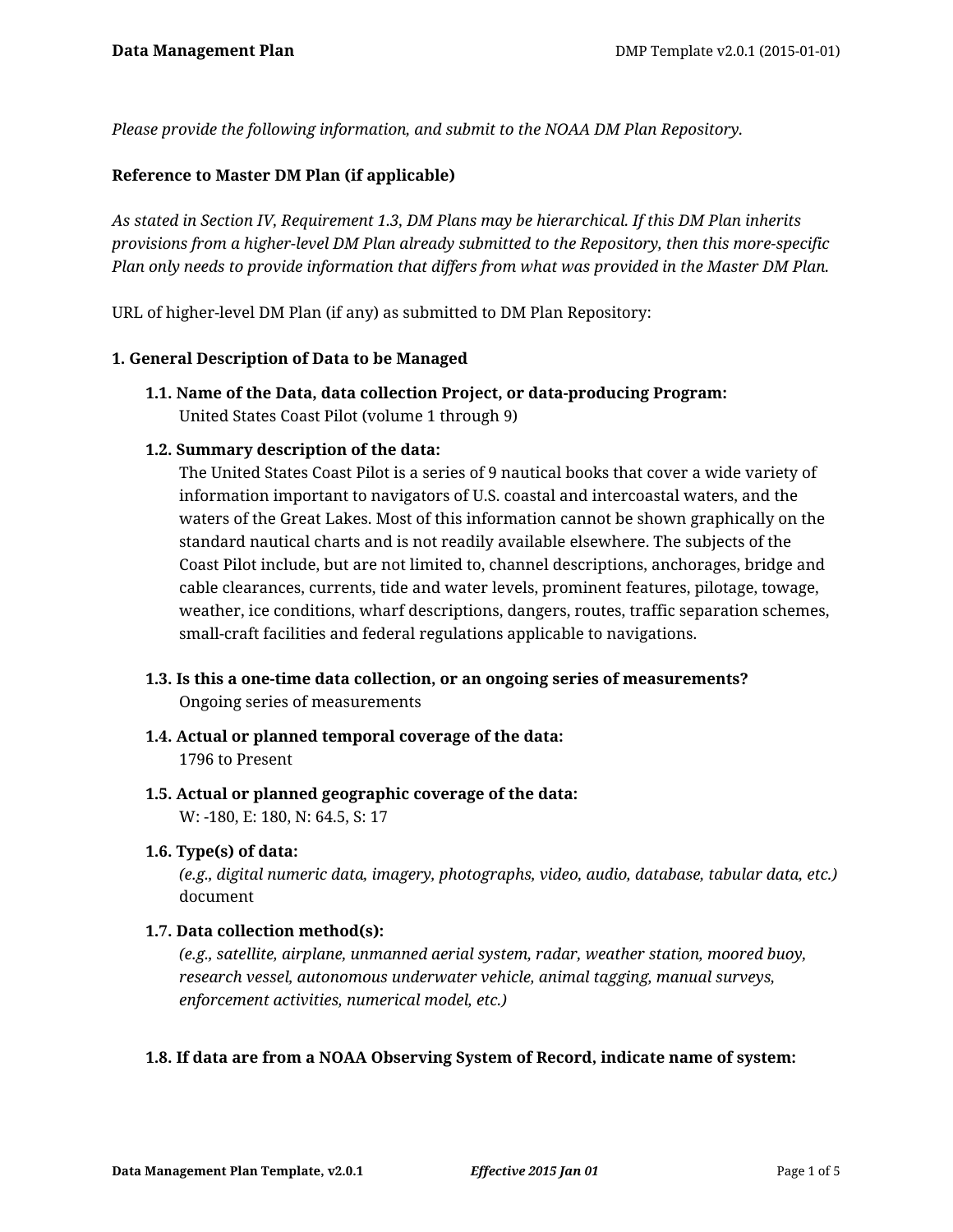#### **1.8.1. If data are from another observing system, please specify:**

#### **2. Point of Contact for this Data Management Plan (author or maintainer)**

#### **2.1. Name:**

Patrick Keown

**2.2. Title:** Metadata Contact

#### **2.3. Affiliation or facility:**

**2.4. E-mail address:** patrick.keown@noaa.gov

**2.5. Phone number:** 240-533-0031

#### **3. Responsible Party for Data Management**

*Program Managers, or their designee, shall be responsible for assuring the proper management of the data produced by their Program. Please indicate the responsible party below.*

**3.1. Name:**

Patrick Keown

**3.2. Title:** Data Steward

#### **4. Resources**

*Programs must identify resources within their own budget for managing the data they produce.*

**4.1. Have resources for management of these data been identified?**

# **4.2. Approximate percentage of the budget for these data devoted to data management ( specify percentage or "unknown"):**

#### **5. Data Lineage and Quality**

*NOAA has issued Information Quality Guidelines for ensuring and maximizing the quality, objectivity, utility, and integrity of information which it disseminates.*

# **5.1. Processing workflow of the data from collection or acquisition to making it publicly accessible**

*(describe or provide URL of description):*

Process Steps:

- The Coast Pilot supplements the navigational information shown on nautical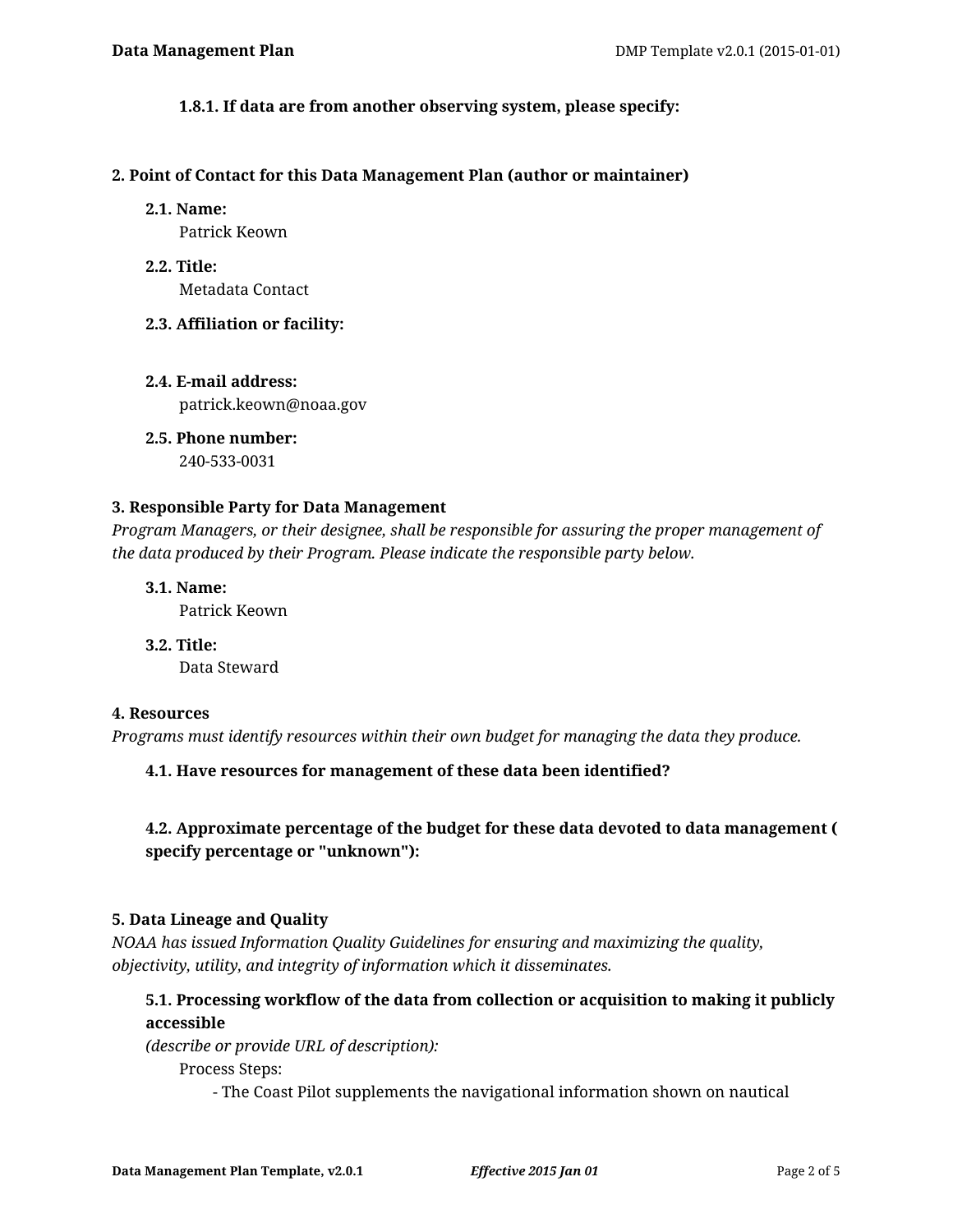charts. The sources for updating the Coast Pilot include, but are not limited to, field inspections conducted by NOAA, information published in Notices to Mariners, reports from NOAA Hydrographic vessels and field parties, information from other Government agencies, State and local governments, maritime and pilotage associations, port authorities, and mariners.

**5.1.1. If data at different stages of the workflow, or products derived from these data, are subject to a separate data management plan, provide reference to other plan:**

# **5.2. Quality control procedures employed (describe or provide URL of description):**

# **6. Data Documentation**

*The EDMC Data Documentation Procedural Directive requires that NOAA data be well documented, specifies the use of ISO 19115 and related standards for documentation of new data, and provides links to resources and tools for metadata creation and validation.*

## **6.1. Does metadata comply with EDMC Data Documentation directive?** No

## **6.1.1. If metadata are non-existent or non-compliant, please explain:**

Missing/invalid information:

- 1.7. Data collection method(s)
- 4.1. Have resources for management of these data been identified?
- 4.2. Approximate percentage of the budget for these data devoted to data management
- 5.2. Quality control procedures employed
- 7.1. Do these data comply with the Data Access directive?
- 7.1.1. If data are not available or has limitations, has a Waiver been filed?
- 7.1.2. If there are limitations to data access, describe how data are protected
- 7.3. Data access methods or services offered
- 7.4. Approximate delay between data collection and dissemination
- 8.1. Actual or planned long-term data archive location

- 8.3. Approximate delay between data collection and submission to an archive facility

- 8.4. How will the data be protected from accidental or malicious modification or deletion prior to receipt by the archive?

## **6.2. Name of organization or facility providing metadata hosting:**

NMFS Office of Science and Technology

## **6.2.1. If service is needed for metadata hosting, please indicate:**

## **6.3. URL of metadata folder or data catalog, if known:**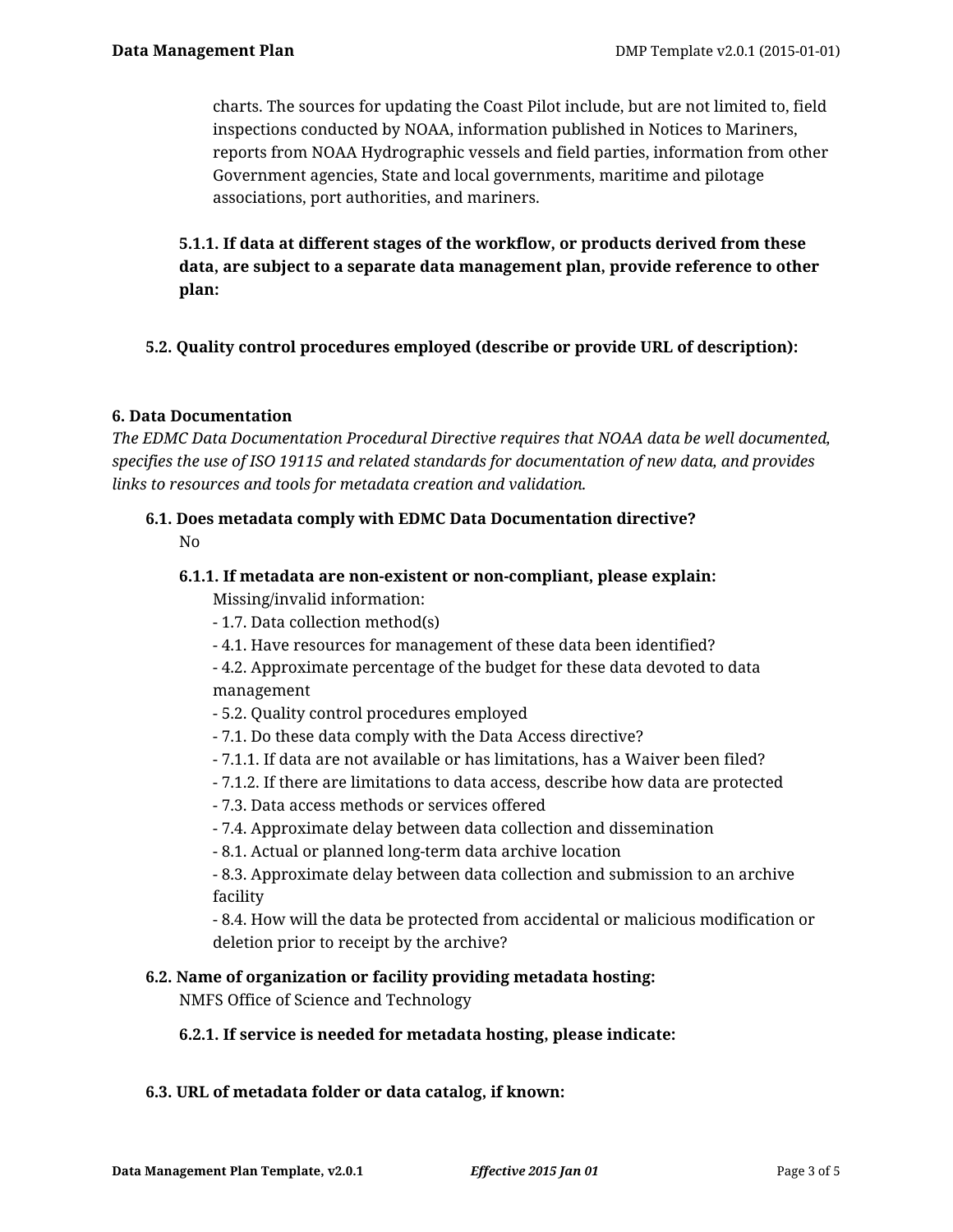https://www.fisheries.noaa.gov/inport/item/39970

#### **6.4. Process for producing and maintaining metadata**

*(describe or provide URL of description):*

Metadata produced and maintained in accordance with the NOAA Data Documentation Procedural Directive: https://nosc.noaa.gov/EDMC/DAARWG/docs/EDMC\_PD-Data Documentation v1.pdf

## **7. Data Access**

*NAO 212-15 states that access to environmental data may only be restricted when distribution is explicitly limited by law, regulation, policy (such as those applicable to personally identifiable information or protected critical infrastructure information or proprietary trade information) or by security requirements. The EDMC Data Access Procedural Directive contains specific guidance, recommends the use of open-standard, interoperable, non-proprietary web services, provides information about resources and tools to enable data access, and includes a Waiver to be submitted to justify any approach other than full, unrestricted public access.*

**7.1. Do these data comply with the Data Access directive?**

**7.1.1. If the data are not to be made available to the public at all, or with limitations, has a Waiver (Appendix A of Data Access directive) been filed?**

**7.1.2. If there are limitations to public data access, describe how data are protected from unauthorized access or disclosure:**

**7.2. Name of organization of facility providing data access:** Office of Coast Survey (OCS)

## **7.2.1. If data hosting service is needed, please indicate:**

## **7.2.2. URL of data access service, if known:**

http://www.nauticalcharts.noaa.gov/nsd/coastpilot\_w.php?book=1 http://www.nauticalcharts.noaa.gov/nsd/coastpilot\_w.php?book=2 http://www.nauticalcharts.noaa.gov/nsd/coastpilot\_w.php?book=3 http://www.nauticalcharts.noaa.gov/nsd/coastpilot\_w.php?book=4 http://www.nauticalcharts.noaa.gov/nsd/coastpilot\_w.php?book=5 http://www.nauticalcharts.noaa.gov/nsd/coastpilot\_w.php?book=6 http://www.nauticalcharts.noaa.gov/nsd/coastpilot\_w.php?book=7 http://www.nauticalcharts.noaa.gov/nsd/coastpilot\_w.php?book=8 http://www.nauticalcharts.noaa.gov/nsd/coastpilot\_w.php?book=9

#### **7.3. Data access methods or services offered:**

## **7.4. Approximate delay between data collection and dissemination:**